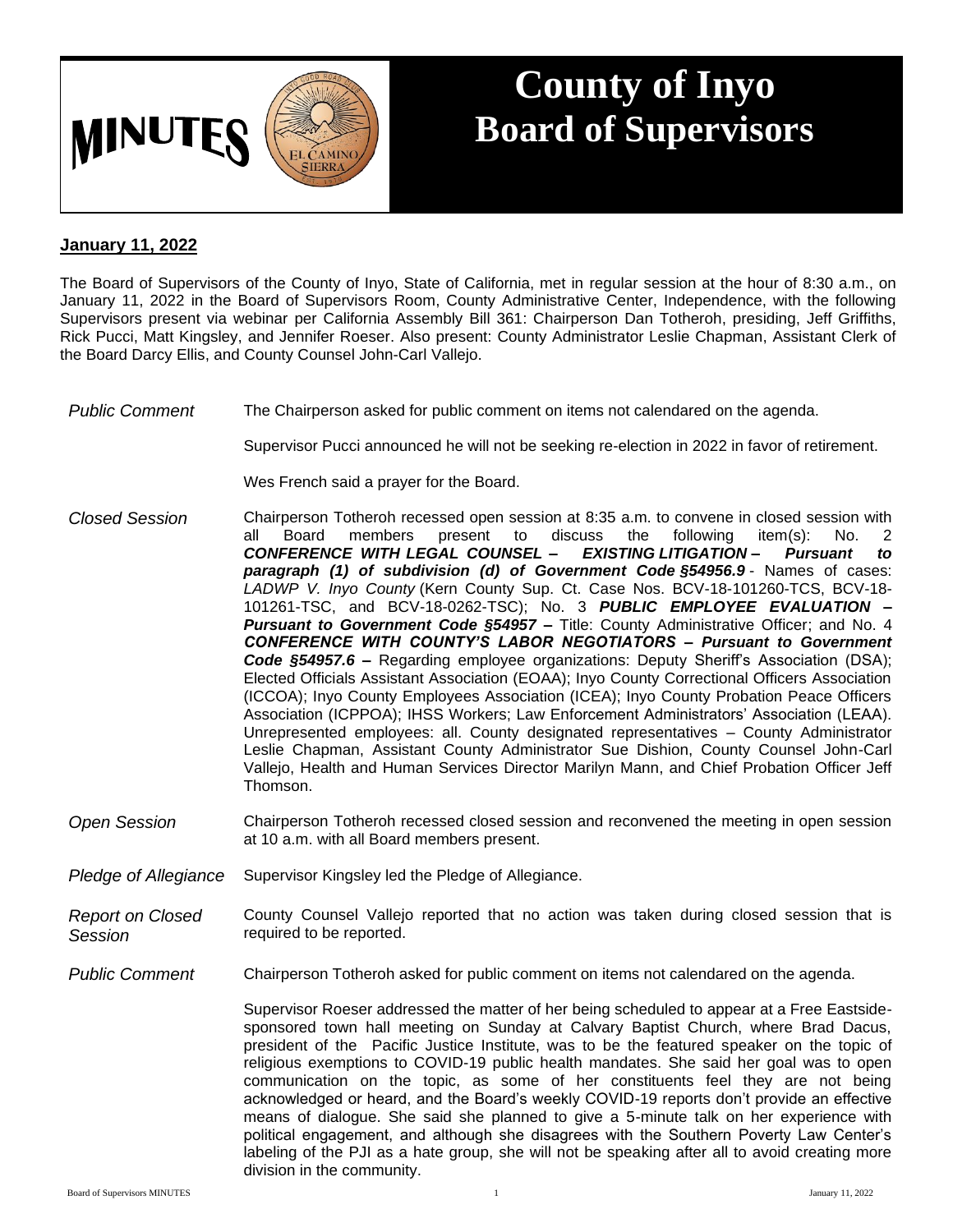|                                                                                  | Oral public comment in support of Supervisor Roeser, the PJI, and the town hall were heard<br>from Wes French, Lynette McIntosh, "Tiffany," Cari Arnal, John Nicholson, Pastor Rick Klug,<br>and Kelli Brown. They disputed the labeling of CPI as a hate group, called it a tactic to silence<br>opposition to vaccines and masking, and lauded Supervisor Roeser for her willingness to<br>listen to their opinions.                                                                                                                                                                                                                                                                                                                                                                                                                                                                                                                         |
|----------------------------------------------------------------------------------|------------------------------------------------------------------------------------------------------------------------------------------------------------------------------------------------------------------------------------------------------------------------------------------------------------------------------------------------------------------------------------------------------------------------------------------------------------------------------------------------------------------------------------------------------------------------------------------------------------------------------------------------------------------------------------------------------------------------------------------------------------------------------------------------------------------------------------------------------------------------------------------------------------------------------------------------|
|                                                                                  | Oral public comment against Supervisor Roeser's planned appearance at the Town Hall -<br>specifically the appearance of aligning herself, and the County by extension, to a known hate<br>group and seemingly endorsing an event that flouts health mandates issued by the County -<br>was heard from Steve White, Harold McDonald, Jeanette Donovan, and Jolie Varela.                                                                                                                                                                                                                                                                                                                                                                                                                                                                                                                                                                        |
|                                                                                  | Thirty-eight written comments were submitted in opposition to Supervisor Roeser's plans.<br>Four letters, which authors Julie Tiede, Fran Hunt, Erin Shea, and Tamara Cohn, explicitly<br>requested be read aloud, were read aloud by the Assistant Clerk of the Board.                                                                                                                                                                                                                                                                                                                                                                                                                                                                                                                                                                                                                                                                        |
|                                                                                  | Two written comments were received in support of Supervisor Roeser by Leslie Sasuga,<br>which was read aloud at the request of Ms. Sasuga, and Kristin Ostly, which was not read<br>aloud.                                                                                                                                                                                                                                                                                                                                                                                                                                                                                                                                                                                                                                                                                                                                                     |
|                                                                                  | Two additional letters not directly related to the Town Hall by Emilee Mullen and Christina<br>Arndal, with the former supporting the County's COVID-19 safety measures and the latter in<br>opposition to them, were read aloud.                                                                                                                                                                                                                                                                                                                                                                                                                                                                                                                                                                                                                                                                                                              |
|                                                                                  | Board members made final comments. Supervisor Kingsley said every member of the Board<br>is independently elected and the supervisors cannot dictate what each other do and do not<br>do. Supervisor Pucci thanked Supervisor Roeser for her statement. Supervisor Griffiths said<br>he stands for love, freedom, and truth, and thinks everyone needs to understand what their<br>biases are and do better. Chairperson Totheroh said Calvary Baptist Church is free to hold<br>whatever event it wants. He said, however, that while Board members don't give up their<br>political freedoms – just was he reserves the right to shake his head when he hears<br>something he doesn't agree with – they need to be careful in supporting anything that is likely<br>to be against the state policy of the County. He said he hoped all Board members would do<br>what they can to support and promote these policies and not undermine them. |
| <b>County Department</b><br>Reports                                              | Clerk-Recorder-Registrar of Voters Danielle Sexton provided an update on election deadlines.<br>HHS Director Marilyn Mann gave a brief update on the COVID-19 situation in Inyo County.                                                                                                                                                                                                                                                                                                                                                                                                                                                                                                                                                                                                                                                                                                                                                        |
|                                                                                  | She also said HHS staff is currently studying the Governor's budget proposal.                                                                                                                                                                                                                                                                                                                                                                                                                                                                                                                                                                                                                                                                                                                                                                                                                                                                  |
| <b>Employee Service</b><br>Recognition-<br>$4^{th}$ Q 2021                       | The Board recognized the following employees who reached service milestones during the<br>Fourth Quarter of 2021:<br>Paula Riesen, 20 years, Planning                                                                                                                                                                                                                                                                                                                                                                                                                                                                                                                                                                                                                                                                                                                                                                                          |
|                                                                                  | Michael Cuthbert, 5 years; Kyle Oney, 5 years, Sheriff's Office<br>٠                                                                                                                                                                                                                                                                                                                                                                                                                                                                                                                                                                                                                                                                                                                                                                                                                                                                           |
|                                                                                  | Cori Ellis, 5 years, County Counsel's Office<br>Miquela Beall, 10 years, Administration                                                                                                                                                                                                                                                                                                                                                                                                                                                                                                                                                                                                                                                                                                                                                                                                                                                        |
|                                                                                  | Gina McKinzey, 10 years, HHS<br>Justine Kokx, 15 years; Denver Brown, 5 years; Ashley Helms, 5 years; Sally                                                                                                                                                                                                                                                                                                                                                                                                                                                                                                                                                                                                                                                                                                                                                                                                                                    |
|                                                                                  | Faircloth, 5 years; Loren Kane, 5 years; Scott Dimock, 5 years, Public Works                                                                                                                                                                                                                                                                                                                                                                                                                                                                                                                                                                                                                                                                                                                                                                                                                                                                   |
|                                                                                  | Emily Lanphear, 5 years, Library<br>$\bullet$<br>Robert Miller, 20 years, Ag Commissioner's Office                                                                                                                                                                                                                                                                                                                                                                                                                                                                                                                                                                                                                                                                                                                                                                                                                                             |
|                                                                                  | Chris Jeffery, 5 years, Information Services<br>٠                                                                                                                                                                                                                                                                                                                                                                                                                                                                                                                                                                                                                                                                                                                                                                                                                                                                                              |
| HHS-Authorized<br>Strength<br>Change/Registered<br><b>Dietician Nutritionist</b> | Public comment was received from Lynn Martin who expressed concern over the adequacy of<br>the job description. Moved by Supervisor Roeser and seconded by Supervisor Pucci to:<br>A) Approve the amended Registered Dietitian Nutritionist job description; and,<br>B) Change the Authorized Strength in the HHS Women, Infants, and Children (WIC),<br>Eastern Sierra Area Agency on Aging (ESAAA), and Health programs by adding one<br>Registered Dietitian Nutritionist at Range 74 (\$5,432 - \$6,604) and deleting one<br>BPAR Registered Dietition Nutritionist at Range PT74 (\$31.34 - \$38.10/hr.)                                                                                                                                                                                                                                                                                                                                  |
|                                                                                  | depending on the recruitment; and                                                                                                                                                                                                                                                                                                                                                                                                                                                                                                                                                                                                                                                                                                                                                                                                                                                                                                              |

C) Find that, consistent with the adopted Authorized Position Review Policy: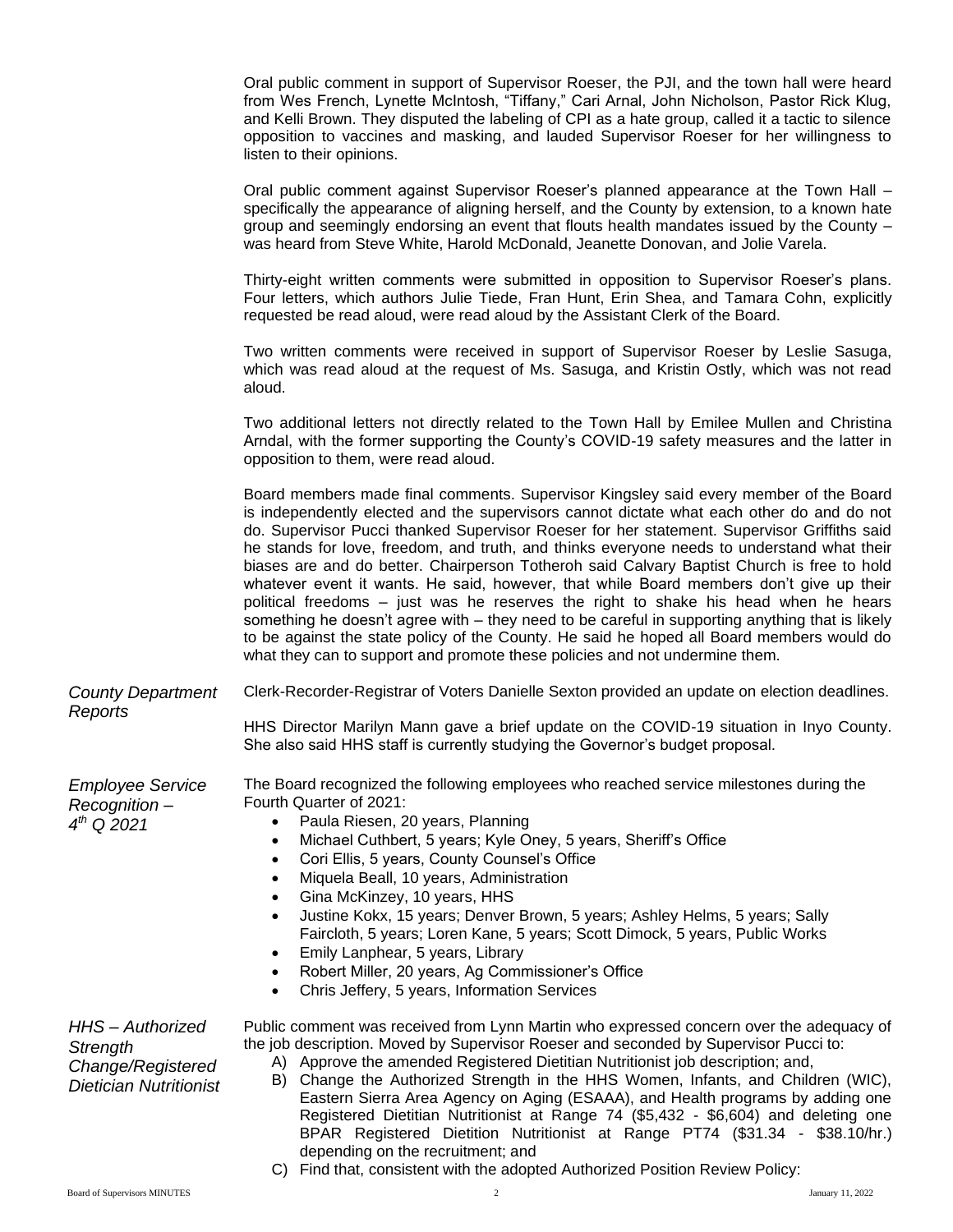|                                                                              | 1. The availability of funding for the requested position exists, as certified by the<br>Health and Human Services Director and concurred with by the County<br>Administrator, and Auditor-Controller; and<br>2. Where internal candidates meet the qualifications for the position, the vacancy<br>could possibly be filled through an internal recruitment; however, an external<br>recruitment would be more appropriate to ensure qualified applicants apply; and<br>D) Approve the hiring of either one full-time Registered Dietitian Nutritionist at Range 74<br>(\$5,432 - \$6,604) or the hiring of one BPAR Registered Dietitian Nutritionist at Range<br>PT74 (\$31.34 - \$38.10/hr.).<br>Motion carried unanimously.                                                                                                    |
|------------------------------------------------------------------------------|-------------------------------------------------------------------------------------------------------------------------------------------------------------------------------------------------------------------------------------------------------------------------------------------------------------------------------------------------------------------------------------------------------------------------------------------------------------------------------------------------------------------------------------------------------------------------------------------------------------------------------------------------------------------------------------------------------------------------------------------------------------------------------------------------------------------------------------|
| <b>Ag Commissioner-</b><br>$OWMAP - 3$<br>Seasonal Field<br>Assistants       | Moved by Supervisor Pucci and seconded by Supervisor Roeser for the Board to find that,<br>consistent with the adopted Authorized Position Review Policy: A) the availability of funding<br>for the requested positions exists, as certified by the Agricultural Commissioner and concurred<br>with by the County Administrator and Auditor-Controller; B) where internal candidates may<br>meet the qualifications for the positions and the vacancies could possibly be filled through<br>internal recruitment, open recruitment would be more appropriate; and C) approve the hiring<br>of three (3) seasonal Field Assistants 01, Range 050PT (\$17.85 to \$21.71 per hour), from<br>April 1, 2022 through September 29, 2022, contingent upon the adoption of the Fiscal Year<br>2022-2023 Budget. Motion carried unanimously. |
| HHS-Assistant<br><b>HHS Director</b>                                         | Moved by Supervisor Pucci and seconded by Supervisor Roeser to approve the contract<br>between the County of Inyo and Anna Scott for the provision of professional services as the<br>Health and Human Services Assistant Director at Range 92, Step E, \$10,204 per month,<br>effective January 20, 2022. Motion carried unanimously.                                                                                                                                                                                                                                                                                                                                                                                                                                                                                              |
| <b>HHS-Behavioral</b><br>Health - Deputy<br>Director, Behavioral<br>Health   | Moved by Supervisor Griffiths and seconded by Supervisor Kingsley to approve the contract<br>between the County of Inyo and Kimball Pier for the provision of professional services as the<br>Deputy Director, Behavioral Health at Range 88, Step D, \$8,807 per month, effective January<br>13, 2022. Motion carried unanimously.                                                                                                                                                                                                                                                                                                                                                                                                                                                                                                 |
| HHS-Public Health-<br>Permanent<br><b>Registered Nurse</b>                   | Moved by Supervisor Kingsley and seconded by Supervisor Roeser to change the Authorized<br>Strength in the Health and Human Services Department by reclassifying one (1) Limited Term<br>Registered Nurse at Range 78 (\$5,971 -\$7,255) as a full-time, permanent Registered Nurse at<br>Range 78 (\$5,971 - \$7,255). Motion carried unanimously.                                                                                                                                                                                                                                                                                                                                                                                                                                                                                 |
| Recess/Reconvene                                                             | The Chairperson recessed the meeting at 12:30 p.m. and reconvened the meeting at 1:06<br>p.m. with all Board members present.                                                                                                                                                                                                                                                                                                                                                                                                                                                                                                                                                                                                                                                                                                       |
| <b>Information Services</b><br>- Dell Blanket P.O.                           | Moved by Supervisor Roeser and seconded by Supervisor Kingsley to authorize issuance of a<br>Blanket Purchase Order in an amount not to exceed \$45,000, payable to Dell Marketing LP<br>for the purchase of computer technology and related equipment. Motion carried unanimously.                                                                                                                                                                                                                                                                                                                                                                                                                                                                                                                                                 |
| HHS-CWDA<br>FY 21-22 Dues                                                    | Moved by Supervisor Roeser and seconded by Supervisor Kingsley to authorize payment to<br>the County Welfare Director's Association (CWDA) for dues for Fiscal Year 2021-2022 in an<br>amount not to exceed \$21,666.00. Motion carried unanimously.                                                                                                                                                                                                                                                                                                                                                                                                                                                                                                                                                                                |
| <b>HHS-Behavioral</b><br>Health - Interim<br>Alcohol & Drug<br>Program Admin | Moved by Supervisor Roeser and seconded by Supervisor Kingsley to ratify and approve the<br>appointment of Marilyn Mann, HHS Director, as the Interim Inyo County Alcohol and Drug<br>Program Administrator consistent with California Health and Safety Code (HSC) Section<br>11800. Motion carried unanimously.                                                                                                                                                                                                                                                                                                                                                                                                                                                                                                                   |
| HHS - Privacy<br><b>Officer Appointment</b>                                  | Moved by Supervisor Roeser and seconded by Supervisor Kingsley to ratify and approve the<br>appointment of Stephanie Tanksley, Senior Program Integrity and Quality Improvement<br>Manager, as Privacy Officer for Inyo County for purposes of the federal Health Insurance<br>Portability and Accountability Act (HIPAA), and the authorization for the Privacy Officer to<br>modify and/or develop required processes and procedures necessary to comply with the<br>HIPAA requirements. Motion carried unanimously.                                                                                                                                                                                                                                                                                                              |
| HHS-Public Health-<br><b>CDPH WIC Contract</b>                               | Moved by Supervisor Roeser and seconded by Supervisor Kingsley to approve Amendment<br>A03 to the contract between the County of Inyo Department of Health and Human Services                                                                                                                                                                                                                                                                                                                                                                                                                                                                                                                                                                                                                                                       |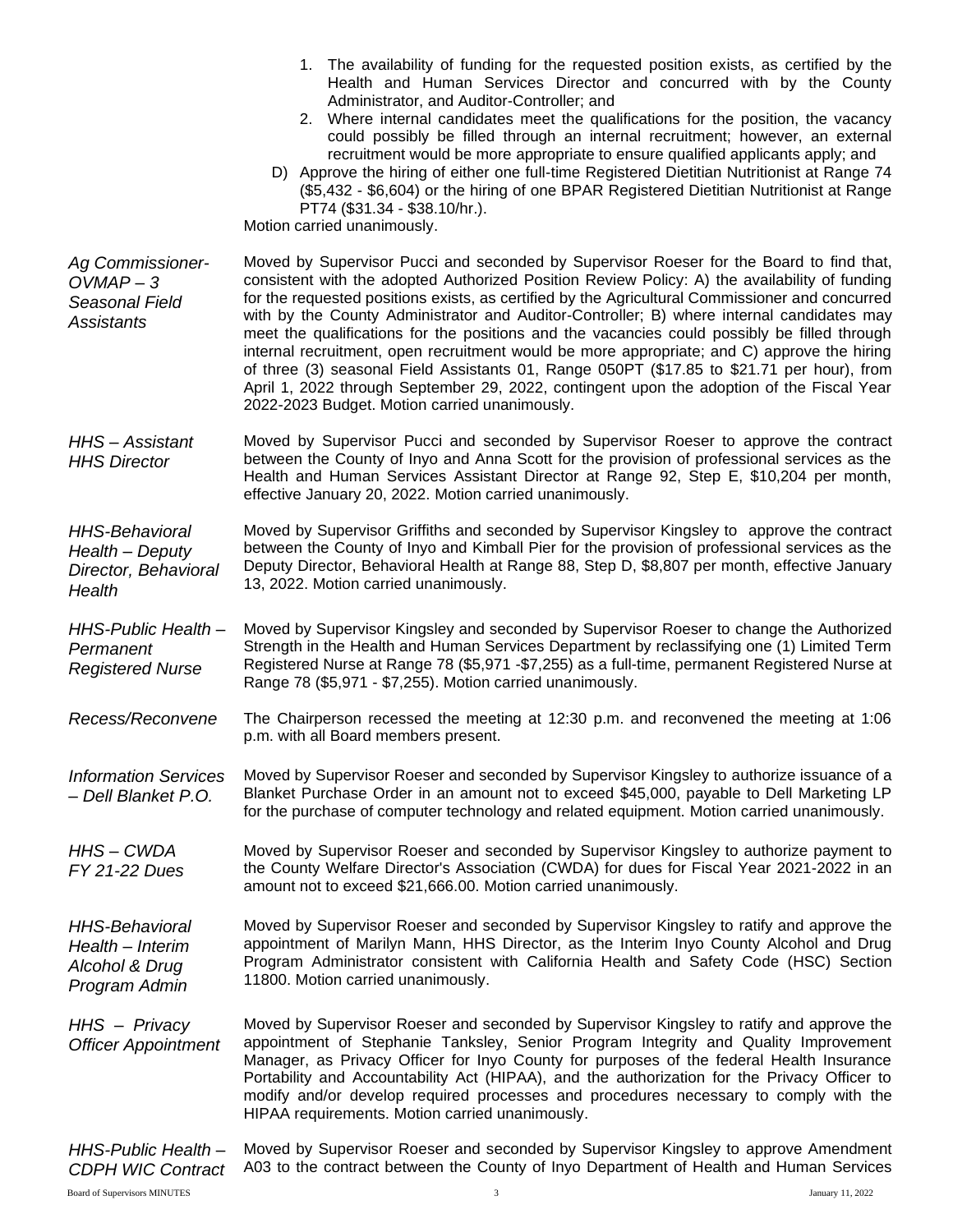| Amendment 3                                     | and California Department of Public Health (CDPH) for the California Women, Infants, and<br>Children (WIC) Contract, adding \$5,000.00 to the base funding, changing the total amount to<br>\$1,155,112.00 to better support the contractor's needs, contingent upon Board's approval of<br>future budgets; and authorize the Chairperson to sign. Motion carried unanimously.                                                                                                                   |
|-------------------------------------------------|--------------------------------------------------------------------------------------------------------------------------------------------------------------------------------------------------------------------------------------------------------------------------------------------------------------------------------------------------------------------------------------------------------------------------------------------------------------------------------------------------|
| CAO - ARPA Funds<br><b>Discussion</b>           | The Board received an update regarding the American Rescue Plan Act funds allocated to<br>Inyo County and discussed potential uses of the funding. Staff was directed to leave the<br>ARPA money in the current fund where it resides, and to return for Board approval with<br>opportunities multiply the funding.                                                                                                                                                                              |
| $BOS - 2022$<br>Committee<br><b>Assignments</b> | Chairperson Totheroh presented his 2022 Board of Supervisors committee assignment<br>recommendations.                                                                                                                                                                                                                                                                                                                                                                                            |
|                                                 | For the purposes of Form 806 reporting, separate motions were made for the ESTA,<br>GBUAPCD, and LAFCo assignments:<br>Moved by Supervisor Pucci and Supervisor Roeser to appoint Supervisors Griffiths<br>$\bullet$<br>and Totheroh to the Eastern Sierra Transit Authority Board of Directors. Motion<br>carried unanimously.                                                                                                                                                                  |
|                                                 | Moved by Supervisor Griffiths and Supervisor Pucci to appoint Supervisors Kingsley<br>$\bullet$<br>and Roeser as regular members and Supervisor Totheroh as an alternate to the<br>Great Basin Unified Air Pollution Control District Board. Motion carried unanimously.<br>Moved by Supervisor Roeser and seconded by Supervisor Kingsley to appoint<br>Supervisors Pucci and Griffiths as regular members and Supervisor Totheroh as an<br>alternate to the Local Agency Formation Commission. |
|                                                 | Moved by Supervisor Kingsley and seconded by Supervisor Roeser to approve the rest of the<br>2022 committee appointments as recommended by the Chair, except with Supervisor Roeser<br>serving on the Child Support Services Regional Oversight Committee instead of Supervisor<br>Griffiths. Motion carried unanimously.                                                                                                                                                                        |
| Water Department-<br>OVGA JPA<br>Participation  | Water Director Dr. Aaron Steinwand requested the Board consider the County's continued<br>participation in the Owens Valley Groundwater Authority Joint Powers Agreement. The Board<br>expressed its desire to remain a member.                                                                                                                                                                                                                                                                  |
| <b>Public Comment</b>                           | The Chairperson asked for public comment on items not calendared on the agenda.                                                                                                                                                                                                                                                                                                                                                                                                                  |
|                                                 | Josh Nicholson again voiced his support of Supervisor Roeser, saying she is a good listener<br>who has been open to all viewpoints, and was also supportive of veterans during the time the<br>local VSO office had serious issues. He also invited Board members to attend the upcoming<br>Bishop VFW meeting.                                                                                                                                                                                  |
|                                                 | Lynne Greer shared about a family tragedy in which her daughter ended up in critical<br>condition back East and lost her unborn baby, having to endure it all by herself in the hospital<br>because of COVID-19 protocols. She said from this point forward she will not comply with the<br>health measures, as long as the U.S. has an open border.                                                                                                                                             |
| <b>Board Member and</b><br><b>Staff Reports</b> | The Assistant Clerk of the Board told the Board she would be distributing the list of new Board<br>committee assignments this afternoon, and also posting it online.                                                                                                                                                                                                                                                                                                                             |
|                                                 | Supervisor Roeser said she attended a Great Basin Air Pollution Control District board<br>meeting and, while at CSAC, did an informal survey of other counties to find that most have<br>returned to the Board Room - some with health precautions in place and some without. She<br>said at some point it's time to return to face-to-face meetings.                                                                                                                                            |
|                                                 | Supervisor Kingsley said he attended a Great Basin board meeting and some RCRC<br>meetings, and has another RCRC meeting tomorrow.                                                                                                                                                                                                                                                                                                                                                               |
|                                                 | Supervisor Griffiths reported attended a NACo Justice and Public Safety meeting and a<br>meeting of the Inyo Council for the Arts Board, sat in on a meeting with the Small Business<br>Resource Center architect, attended City Council last night, and has meetings of the IMACA<br>and Eastern Sierra Transit Authority boards this week.                                                                                                                                                     |